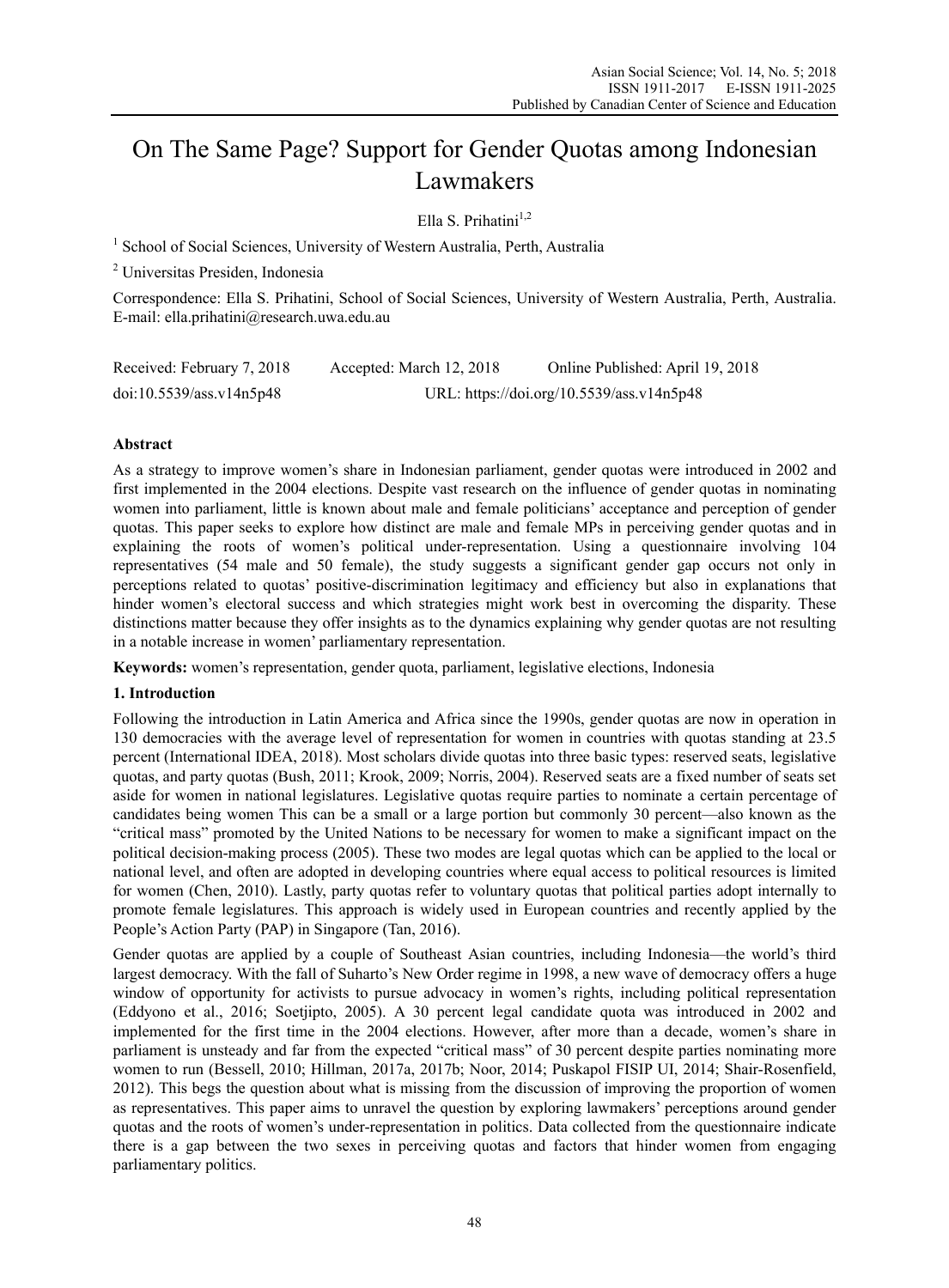Drawing upon previous research (see Meier, 2008) this article contributes in two ways to the scholarly literature. Firstly, it is the first ever to map the differences between male and female parliamentarians in terms of gender quotas and women's low political representation. While the adoption of quotas was successfully implemented in three elections, the investigation into the perception of quotas reveals a cleavage between the two sexes. Secondly, this research reaffirms that political parties, as the gatekeepers, play a great role in selecting and nominating women for parliament.

The rest of this paper is structured as follows. The literature review elaborates women's representation and the provision of gender quotas in Indonesia. Subsequently, the analytical methods are presented, along with the demographic details on participants. The next sections deliberate results of the analysis: legitimacy and efficiency of quotas; explanations of women's under-representation; and strategies to improve women's presence in politics. Conclusions and suggestions for further research are presented in the final section.

#### **2. Women's Representation and Gender Quota in Indonesia**

As world's third largest democracy, Indonesia's experience in improving women's representation in legislative bodies is imperative (Hillman, 2017a). Women comprise slightly over 50 percent of the Indonesian population, yet their seats in the National People's Representative Assembly (Dewan Perwakilan Rakyat/DPR) is only 17.1 percent (see Table 1). A series of gender mainstreaming policy interventions aiming at increasing women's share in decision making process was first introduced in 1984 by ratifying CEDAW (Davies, 2005; Siregar, 2005).

| Period    | $\%$ |
|-----------|------|
| 1987-1992 | 13   |
| 1992-1997 | 12.5 |
| 1997-1999 | 10.8 |
| 1999-2004 | 9.6  |
| 2004-2009 | 11.1 |
| 2009-2014 | 18   |
| 2014-2019 | 17.1 |
|           |      |

Table 1. Percentage of female MPs in Indonesia period 1987-2019. (Source: (KPU, 2014; Wardani, 2013)

Many scholars are trying to explain the slow growth of women's representation with some suggesting political parties—as gatekeepers (Caul, 1999; Norris & Lovenduski, 1995)—are not working hard in nurturing and nominating female cadres (Budiatri, 2012; Fionna, 2013; Soetjipto & Adelina, 2012). The fact that few women run as candidate number one or two, while nearly 80 percent of elected candidates are those listed on these top positions (Formappi, 2014), highlights the issue with how genuine are political parties in promoting women into politics. Another important aspect relates to voters' insufficient support of female nominees as observed by IFES in 2010. More than half of respondents say they will elect a male rather than a female candidate (Sharma, Serpe, & Suryandari, 2011). Conversely, only 14 percent of respondents offer support for female nominees. The gap between male and female respondents is also striking, where 62 percent of male respondents are in favour of male candidates while 47 percent of female participants prefer male candidates, leaving support for female nominees at 21 percent from female respondents.

Women's low representation in Indonesia is taking place at all levels of government. The 2014 elections resulted in women's share in the Regional Representative Council (Dewan Perwakilan Daerah/DPD) sitting at 26.5 percent, 16.14 percent in local provincial parliaments and 14 percent in local municipality/city levels (Agust, Setyawan, & Ramadhan, 2014). It is evident to say women's electability is smaller in a more local assembly. The issue of parliamentary representation has become a subject of international attention in the 1990s leading to the Beijing Platform for Action being adopted by 189 countries at the UN's Fourth World Conference for Women in 1995 (Siregar, 2005). Some strategies include adopting gender quotas, which are divided into three basic types; reserved seats, legislative quotas, and party quotas.

The rapid diffusion of gender quotas has been labelled as the "fast track" to equal representation for women (Dahlerup & Freidenvall, 2005), which is also trendy (Dahlerup, 2008) and contagious (Meier, 2004). Tripp and Kang (2008) used cross-national analysis to show quotas are the strongest predictor of the percentage of women in parliament. Data collected by the IPU since 1997 demonstrates whilst there is an increase in numbers of women in national parliaments, the growth has been relatively slow (The Inter-Parliamentary Union, 2017). In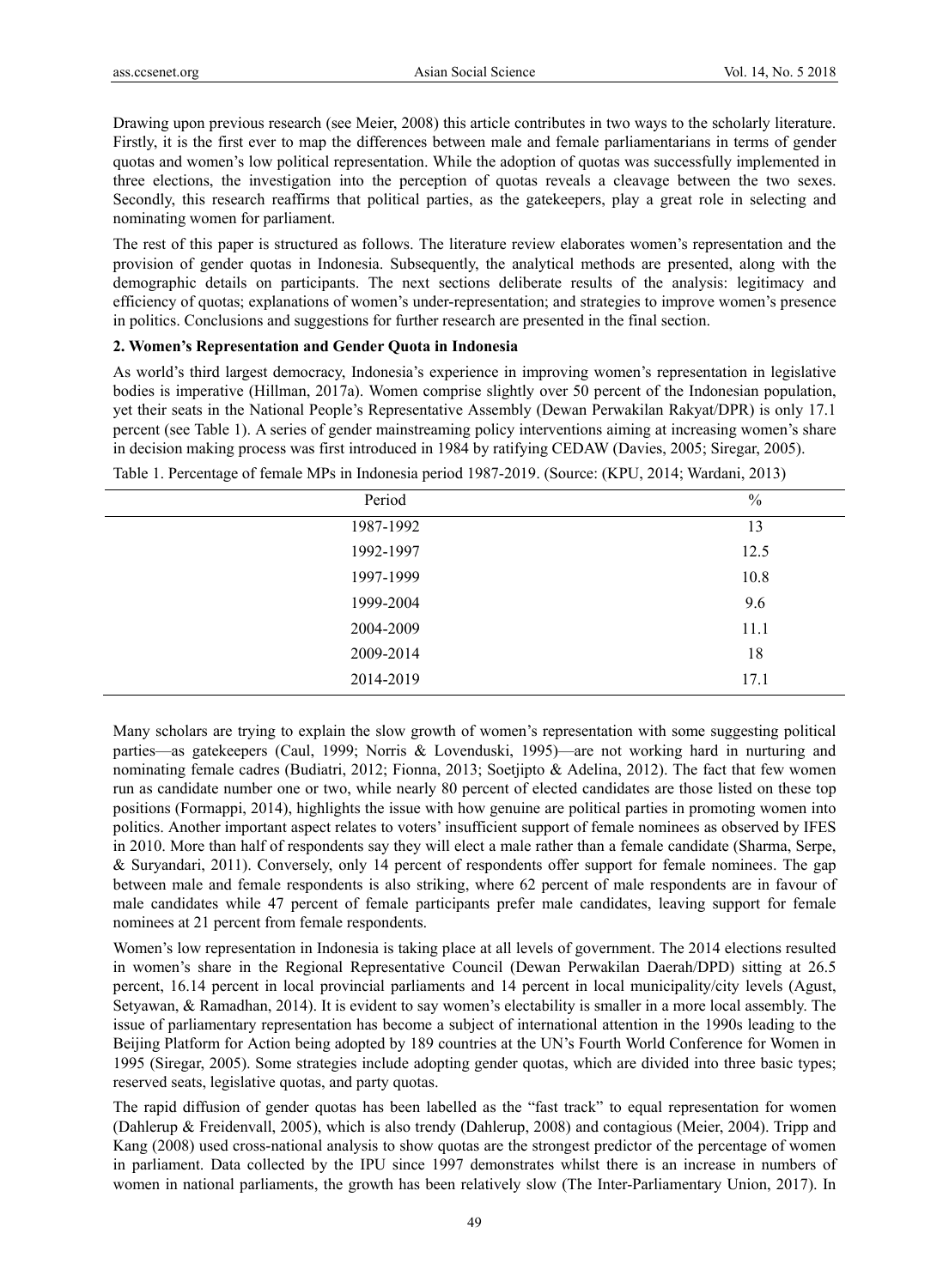January 1997 the world average for women's share in Single house or lower house was 11.7 percent, and by January 2017 the figure has increased to 23.4 percent. The top performers are Nordic countries (41.7%) followed by the Americas (28.3%) and Europe without Nordic nations (26.4%). Thus, the impact of quotas is not universal (Chen, 2010; Franceschet, Krook, & Piscopo, 2012; Millard, 2014; Verge & Fuente, 2014) and the Indonesian case as discussed below shows gender quotas alone is not a guarantee to improve women's presence in parliamentary politics.

Gender quotas, also known as a positive-discrimination approach, were first introduced in Indonesia with Law No. 31 of 2002 on Political Parties. It encourages parties to have at least 30 percent of of party's board being women. Following that, Law No. 12 of 2003 on General Elections was applied for the 2004 Elections. It stipulates women had to fill at least 30 percent of the slots on the candidates' party list. Article 65(1) states "Every political party that participates in an election may propose Member of Parliament candidates at the national, provincial and regency/municipality level or in each electoral district, considering at least 30 percent women's representation".

A further amendment to the Law on Political Parties in 2008 (Law No.2) required parties to appoint women to at least 30 percent of its national managerial positions and a similar share for party's regional boards as a prerequisite to contest in elections. Furthermore, Law No. 8 of 2008 on General Elections stipulated the 30 percent for female candidates is compulsory, although no clear sanctions were mentioned. The zipper requirement (where in each three candidates there should be at least a female nominee) was also introduced in the 2009 Elections and the result has been very significant. A stiffer requirement in the 2014 Elections was brought by the Indonesian Elections Commission (KPU) as its Regulation No. 7/2013 and Law No. 8/2012 on General Elections stated parties must nominate candidates with at least 30 percent being female using the zipper system (one female in each three nominees) or being disqualified to run. These sets of electoral candidate quotas should have a positive effect to women's general electability (Rosen, 2017).

Nonetheless, gender quotas in Indonesia so far have not delivered expected outcomes. Some argue institutional factors like the open-list PR system is the main culprit as the cost of campaigning has soared over the years and this significantly hampers the nomination of women who have limited access to material capital (Anung, 2013; Hillman, 2017b). This paper aims to expand the conversation by investigating male and female MPs' perceptions of legal gender quotas; the legitimacy of this positive discrimination; and its efficiency in improving women's electability. The next section elaborates on the roots of women's low political representation: what actually hinders women in building a political career? Do men share a similar view with women on factors explaining women's under-representation? The following section discusses how men and women think about which solution is appropriate to pursue.

## **3. Data and Methods**

This paper draws on nine months of survey administered with help from WikiDPR, an organisation which aims to improve the connection between the public with the parliamentarians in the DPR (Hatherell, 2015). The invitation to this study was distributed by WikiDPR volunteers<sup>1</sup> in March 2017, with an expectation to obtain data from 100 MPs with a balanced distribution between the sexes. In fact, it turns out up to the specified deadline, December 2017, the team managed to gather 104 respondents or equals to 18.57 percent of the DPR population, representing diverse socio-political backgrounds as described further in the following section.

#### *3.1 Participants*

 $\overline{a}$ 

The sample in this survey consists of 54 male and 50 female representatives coming from all 10 parties in the parliament. The following table displays the distribution of respondents according to their party affiliation. Members from PDI-P are the dominant group in this study (17.31%), followed by Golkar (15.38%) and PAN (11.54%). Some parties are represented with an equal sex distribution (Gerindra, Nasdem, PDI-P and PPP), while others are either male dominated (Demokrat, Hanura, PKS) or female dominated (Golkar, PKB, PAN).

The range of age in this study is 29 to 79 with the median and the mean standing at 53 and 51.53 years old respectively. It resembles the actual range in DPR, as both the youngest and the eldest MPs participated in this survey. In terms of electoral district coverage, participants in this study represent 63 out of 77 electoral districts nationwide. In other words, the coverage level is 81.82 percent. The sample here also covers all 11 Commissions in the parliament, with most respondents working in Commission 8 (14.4%), followed by Commission 5 (13.46%), and Commission 2 and 10 (each with 12.5%). The scope of Commission 8 includes religious, social

<sup>&</sup>lt;sup>1</sup> I am indebted to the volunteers: Akmal Permatasari, Elva Cindra, Rizky Hanifah, Dita Anggraeni Yusup, Muhammad Jovi Maulana and Faiz Nur Faiqoh.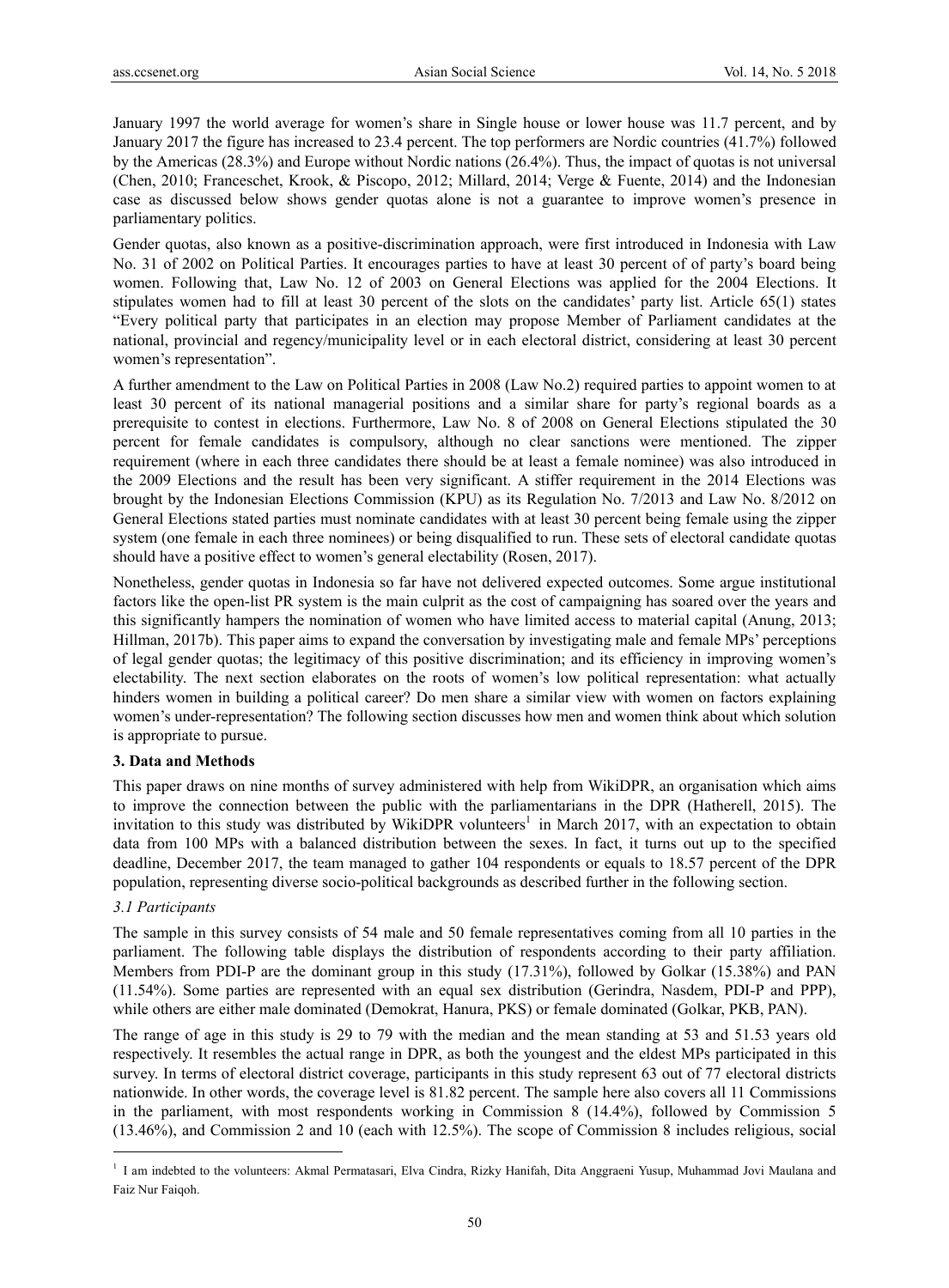and women's empowerment affairs, while Commission 5 deals with communications, telecommunications, public works, public housing and rural and disadvantaged areas (DPR-RI, 2018). The scope of Commission 2 covers home affairs, regional autonomy, administrative reforms and elections, while Commission 10 looks after education, youth, sports, and tourism, art and cultural affairs. The distribution of participants on their Commission sittings is unequal as Commission 3, which deals with law and legislations, human rights and security affairs is poorly represented (1.92%). Similarly, Commission 4 (agricultural, plantations, forestry, maritime, fisheries, and food affairs) and Commission 11 (finance, National Development Planning Board, banking and non-bank financial institutions affairs) each only comprise 3.85 percent of the overall sample.

| <b>Political Party</b> | Male           | Female       | Total | $\frac{0}{0}$ |
|------------------------|----------------|--------------|-------|---------------|
| Demokrat               | $\overline{7}$ | 4            | 11    | 11.58         |
| Gerindra               | 5              | 5            | 10    | 9.61          |
| Golkar                 |                | 9            | 16    | 15.38         |
| Hanura                 | л.             | $\mathbf{0}$ | л.    | 0.96          |
| Nasdem                 | 6              | 6            | 12    | 11.54         |
| PAN                    | 6              | 8            | 14    | 13.46         |
| PDI-P                  | 9              | 9            | 18    | 17.31         |
| <b>PKB</b>             | 3              | 5            | 8     | 7.69          |
| <b>PKS</b>             | 7              |              | 8     | 7.69          |
| PPP                    | 3              | 3            | 6     | 5.77          |
| Total                  | 54             | 50           | 104   | 100           |

Table 2. The distribution of respondents according to their party affiliation.

#### *3.2 Questionnaire*

Once the invitation to participate in this study was accepted by a legislator, volunteers of WikiDPR continued the process by arranging a face-to-face meeting to fill in the questionnaire I had prepared in Bahasa Indonesia. All meetings were audio-recorded with consent from the participants, some of which I analyse and report here under pseudonyms (M1, M2, W1, W2, etc.). The questionnaire itself has both open and closed questions. The open questions are designed to explore respondents' individual perceptions on issues related to the provision of candidate gender quotas, factors that contribute to women's low representation in politics, and strategies to overcome the current situation. The questions were also mapping background information on the respondent including sex, party affiliation, age, and Commission. Meanwhile, the closed-list questions, here formed as a list of statements, are designed to quantify participants' responses. The findings suggest support for gender quotas in Indonesia is not shared at the same level among parliamentarians, and that sex proved to be the major factor shaping the response pattern. Throughout the analysis discussed in the rest of this paper, it is evident that the gender gap occurring is taking place in various aspects. The rest of this paper discusses where and how men and women do exactly differ in their perception of quotas and women's political participation.

#### **4. Quotas: Legitimacy and Efficiency**

The vast majority of women, 74 percent, disagree with a statement that legislated gender quotas are no longer needed as they will only reinforce the difference between men and women. Women are basically more in favour of keeping the quotas as compared to 63 percent of men. Whereas, interestingly, 22 percent of men support the idea of abolishing this positive-discrimination approach, while only 10 percent of female respondents share the same position. As Table 3 shows, most women and men considered quotas to be strongly legitimate as they fit into the principle of equality and justice as prescribed in the State's Constitution of 1945. Only a small minority of women (2%) and men (11%) express an opposite view on this subject.

The perception of legitimacy is consistent with the response pattern on a statement suggesting quotas are a useful tool in improving the quality of democracy in Indonesia. This statement received women's strongest approval rate compared to any other statements in this topic, with nearly 4 in every 5 female respondents think quotas are good for Indonesian democracy. Men also consider quotas as a means of increasing the state of democracy (63%), yet nearly 20 percent of men consider the approach's impact might not be that significant in creating a stronger democracy in Indonesia.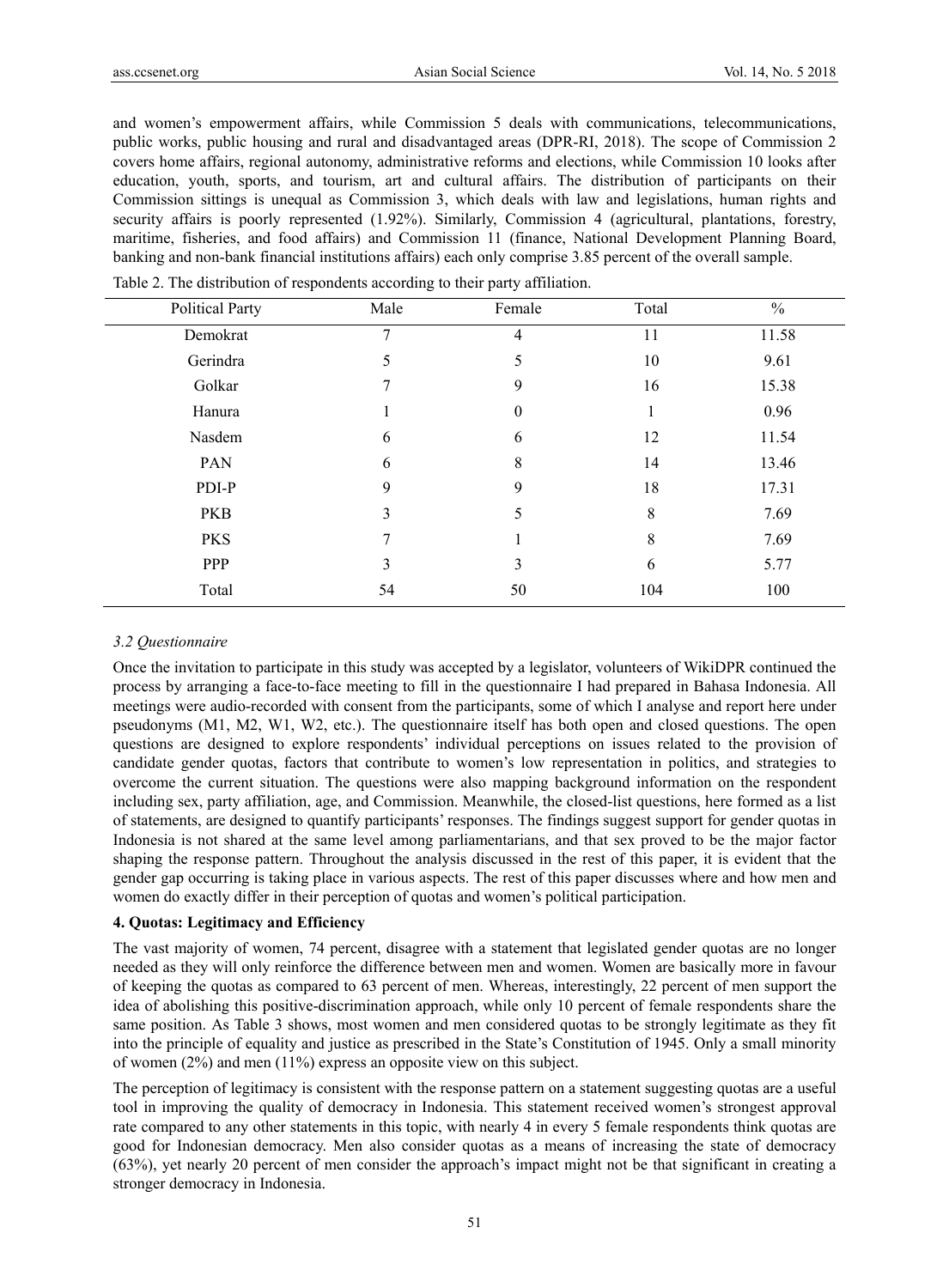|                                                                                                                                     | Disagree |        | Neutral |     | Agree  |        |
|-------------------------------------------------------------------------------------------------------------------------------------|----------|--------|---------|-----|--------|--------|
| Statement                                                                                                                           | M        | W      | M       | W   | M      | W      |
|                                                                                                                                     | $(\%)$   | $(\%)$ | $(\%)$  | (%) | $(\%)$ | $(\%)$ |
| Quotas are no longer needed to be applied because they will only<br>reinforce the difference between men and women                  | 62.96    | 74     | 14.81   | 16  | 22.22  | 10     |
| Quotas have a strong legitimacy in accordance with the principle of<br>equality provided for in the 1945 Constitution               | 11.11    | 2      | 11.11   | 26  | 77.78  | 72     |
| Women candidates are increasingly taken seriously in the elections after<br>quotas are implemented, making women more likely to win | 20.37    | 4      | 33.33   | 30  | 46.29  | 66     |
| Quotas are the tools to improve the quality of Indonesian democracy                                                                 | 18.52    | 4      | 18.52   | 20  | 62.96  | 76     |
| Political parties nominate female candidates merely to be eligible to<br>compete in the elections                                   | 53.70    | 34     | 20.37   | 30  | 25.93  | 36     |

Table 3. Perception of the legitimacy and efficiency of candidate gender quotas in Indonesian legislative elections (N = 104, M = 54, W = 50)

The sharpest gender gap occurs in statements related to quotas' efficiency in determining women's political nomination success. Most women in this survey think that female candidates are gaining their momentum from the provision of gender quotas, making them more likely to win a seat in DPR (66%). With more women now running for elections, the chance of being elected is bigger. Furthermore, most women also believe that political parties nominate female candidates simply because they need to do it to be eligible to compete in the elections. In short, as many as 36 percent of female respondents think that parties are not genuine in promoting women into politics.

On the other hand, men also think gender quotas are helping women in terms of improving their electability in legislative elections (46%), although one in every five male respondents are not convinced about how quotas do actually affect women's electoral performance. The majority of men do not share the same view as their female colleagues regarding how genuine political parties are in supporting women's parliamentary representation. Nearly 54 percent of men think that parties are being genuine in nominating women, and only 26 percent consider it the other way around.

Even though men and women share the same view when it comes to the need for gender quotas and the legitimacy of such intervention, attitudes among male respondents are more divided than women's. The percentage of men agreeing to end the provision of gender quotas is higher than the share of women who do not share the dominant female view. A similar path is taking place in all discussions of quotas' legitimacy and efficiency, where more men than women disagree that quotas are in line with the principle of equality. Men also outnumbered women in showing disagreement in regards to the impact of quotas on women's electoral performance and on improving the level of democracy, and on how parties are not being genuine in nominating female candidates. It is evident to say women are more in favour of quotas because they think quotas are good for the country's democracy and useful in improving their electability. Meanwhile, men continue to support gender quotas because the intervention is strongly legitimate in line with the concept of equality as stated in the Constitution.

# **5. The Under-Representation of Women in Politics: Possible Explanations**

Research participants were also confronted with statements on possible explanations for women's under-representation in politics (for details, see Table 4). A majority of both sexes share the opinion that few women are actively engaged in politics because they are prioritising families; husband and children over political careers. However, it is important to note the share of women preferring a neutral response is significant and the deviation between the agreeing and the neutral group is only six percent. Some female participants in this study place a distance between themselves and the vast majority of Indonesian women by arguing their children are all grown-ups, making more time available for them to join politics.

Most men (42.6%) and women (52%) in this study also think that female politicians are few due to insufficient political training, social capita, and campaign financial support in securing their political nomination. While most men are convinced of this explanation, 37 percent of them disagree and another 20 percent choose to be neutral. This different perception by men indicates men are more divided than women when it comes to the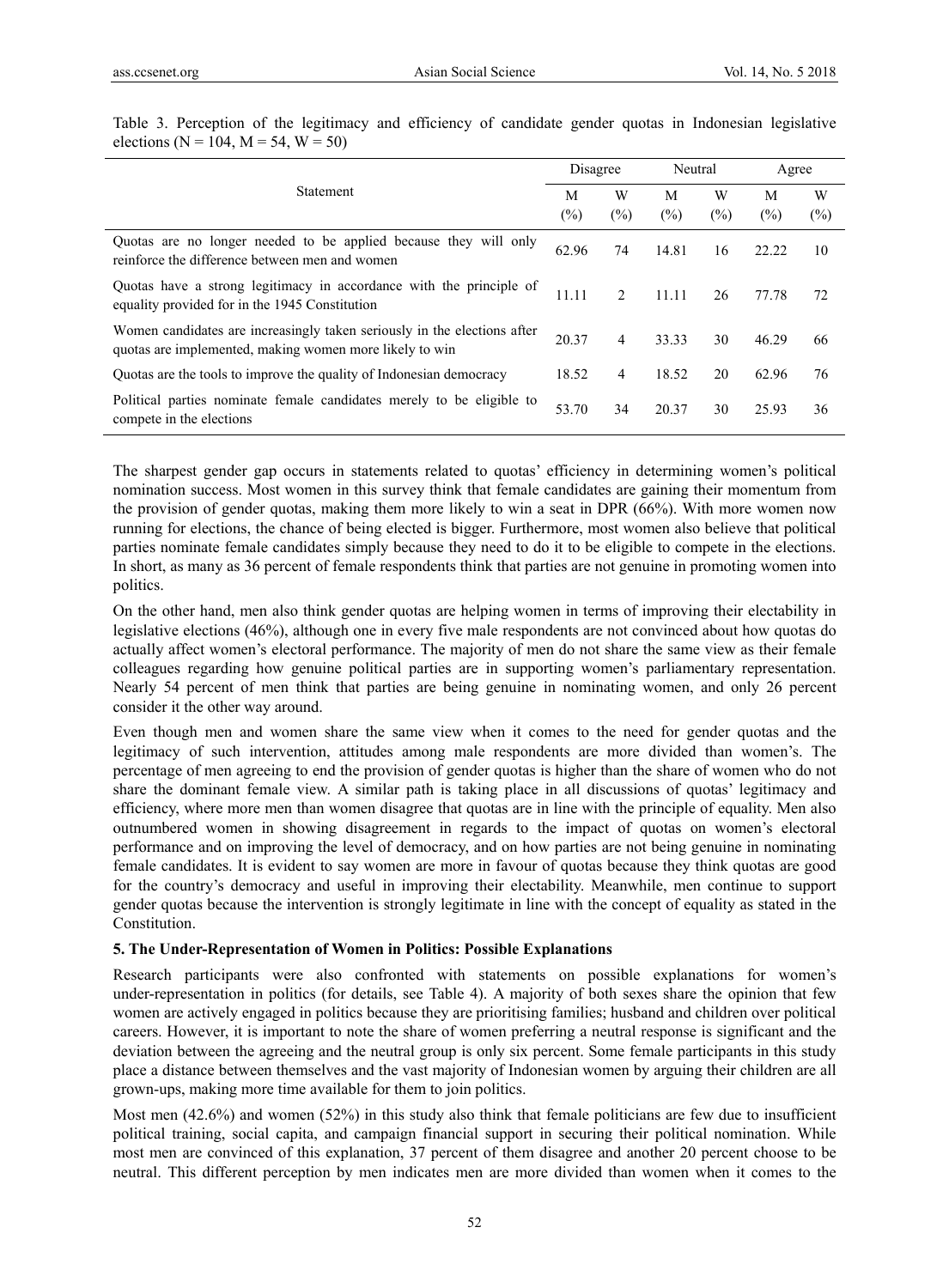external factors relating to three types of capital, social, political and financial, which are required by either male or female politicians to triumph.

| Table 4. Possible explanations for women's under-representation in politics ( $N = 104$ , $M = 54$ , $W = 50$ ). |  |  |  |  |  |
|------------------------------------------------------------------------------------------------------------------|--|--|--|--|--|
|------------------------------------------------------------------------------------------------------------------|--|--|--|--|--|

|                                                                                                                          | Disagree |          | Neutral  |          | Agree       |             |
|--------------------------------------------------------------------------------------------------------------------------|----------|----------|----------|----------|-------------|-------------|
| Statement                                                                                                                | M<br>(%) | W<br>(%) | M<br>(%) | W<br>(%) | M<br>$(\%)$ | W<br>$(\%)$ |
| Women prioritise families, not political careers                                                                         | 18.52    | 18       | 24.07    | 38       | 57.41       | 44          |
| Women are poorly trained in the political world and have minimal social<br>capital and financial capital for campaigning | 37.04    | 34       | 20.37    | 14       | 42.59       | 52          |
| Women see the world of politics as a world of men and a masculine,<br>"dirty world" full of corruption                   | 38.89    | 38       | 27.78    | 22       | 33.33       | 40          |
| Women are hampered by various obstacles in culture, religion, and<br>customs that prefer men as leaders                  | 29.63    | 24       | 12.96    | 22       | 57.41       | 54          |
| Political parties find it difficult to get female candidates that have the<br>potential to win in legislative elections  | 16.67    | 20       | 24.07    | 36       | 59.26       | 44          |
| Insufficient role models or examples of female politicians who become<br>inspirations                                    | 40.74    | 44       | 20.37    | 32       | 38.89       | 24          |

On the other hand, men and women think the latter's low political representation is not caused by the lack of female politician as role models. Despite both groups being dominated by this view, there is also a significant number of men (39%) arguing that women need more exemplary female politicians as party leaders or legislators. As of today, only one party is led by a woman and her position is heavily influenced by the fact that she is the daughter of Indonesia's first president.

The main distinction in perception between men and women lies in the fact that the latter think women see the world of politics as a men's world, which is often heavily associated with corruption and full of "dirty intrigues" (40%). Men to do not believe this is the case, as the majority in this group (39%) show disagreement. Women also disagree with this explanation at a similar rate as men (38%), leaving the distance between the two opposing groups among women participants at a close gap. This finding suggests men and women are divided internally on this issue as the support for either to agree or to reject the explanation is not exceeding the crossover point of 50 percent.

Another external factor observed here is the influence of culture, religion and customs which often put women at disadvantage compared to men. Both sexes agreed that women's political nominations are at risk when voters hold strong to a perception that men are better leaders than women. In fact, female respondents gave their biggest agreement rate to this variable (54%), suggesting women's under-representation is more of a cultural issue where women need to get key approval from their husbands, fathers and other male figures in their closest circle of influence. Men share this position with a slightly higher percentage, indicating a mutual understanding between the two observed groups when it comes to how cultural factors are shaping women's presence in politics.

According to 59 percent of men, women are simply under-represented due to their insufficient contact with party leaders. This in turn means political parties find it difficult to recruit high quality female candidates who would run for legislative elections. This view is shared by women, yet with a lower percentage (44%) as more women than men believe that parties could easily find women with good qualities and prospects for winning a political race.

#### **6. Strategies to Improve Women's Presence in Politics**

In the last section of the questionnaire, respondents were questioned on possible strategies to improve women's presence in the political domain. While 60 percent of women surveyed consider a more vociferous campaign for voters to choose female candidates is needed, only 37 percent of men share the same view. Nearly 30 percent of men think this strategy is not the solution, as some respondents mentioned the approach might create an unfair impression in terms of treating female and male legislative candidates.

All groups in this study are in favour of increasing women's political representation by improving the candidates'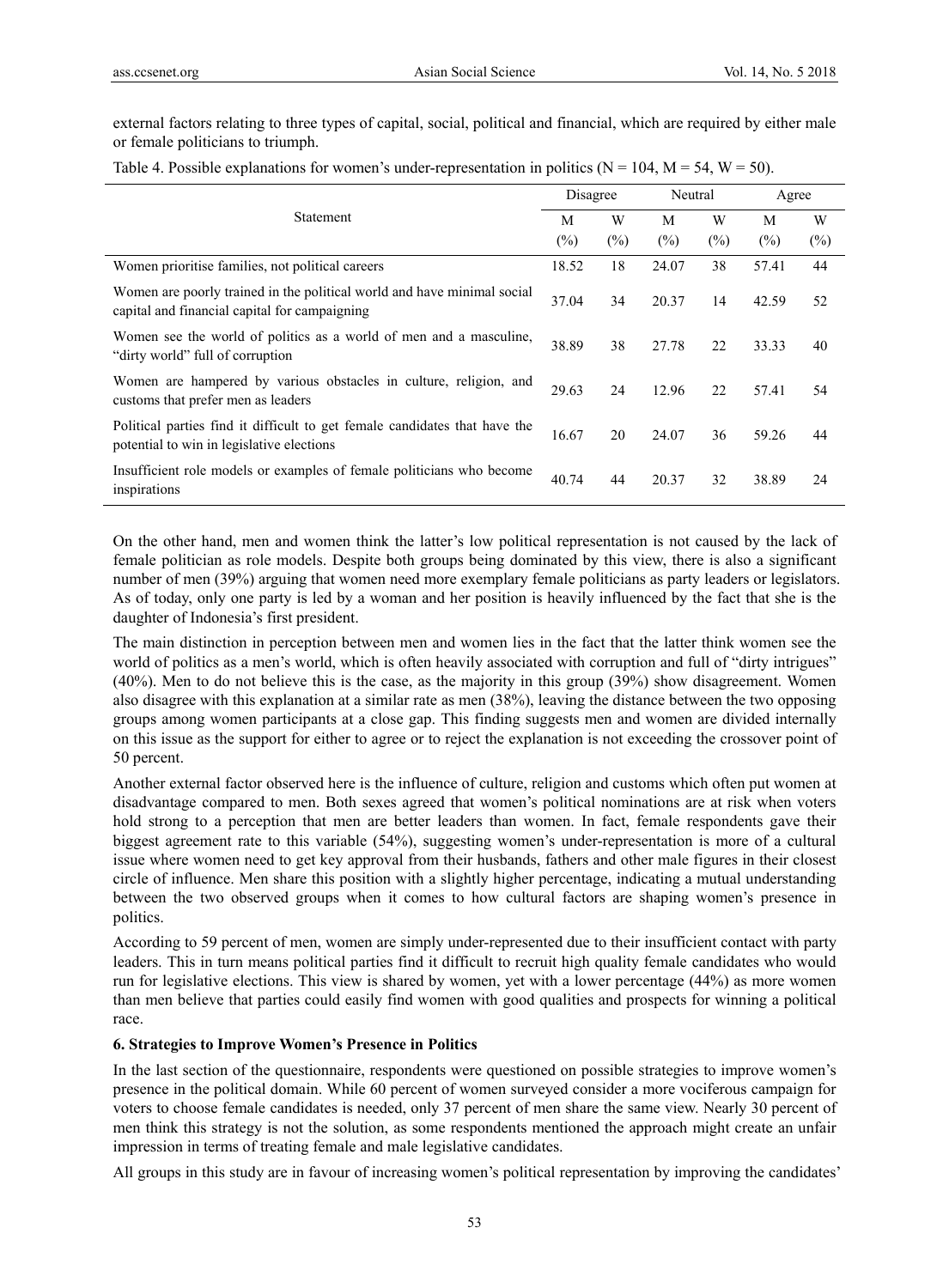selection process (see Table 5). They consider the best strategy would be to make parties more transparent in their methods of inviting and selecting potential female candidates, both from internal and external sources. As Table 4 shows, the vast majority of men (74%) and women (82%) seem convinced the selection process is the key to elect more women into parliament. No women reject this approach, and only less than four percent of men disagree with it, indicating the solution received the strongest support from both sexes.

These findings are in line with the causal factor of women's low political representation discussed earlier. Men think women are few in politics partly because parties are facing difficulties in nominating female candidates, thus the pipeline in electing women needs to be fixed by making the recruitment process more open and transparent to a wider public. A study by Perludem (2014) suggests to overcome the shortage of female candidates, parties are nominating any women for the sake of the 30 percent quotas and to avoid being disqualified to run. Hence, the quality and the electability of female candidates are highly questionable. These practices also raise concerns around parties' responsibility to cultivate qualified female cadres until their being nominated as candidates in the elections. One option to overcome this cadre shortage is by making parties obliged to have at least 30 percent party managers being women at all levels; national and regional. However, the 2017 Electoral Law Article 173 clause 2 stipulates the 30 percent gender quotas for party managers only apply for the national level. At the provincial level, an average of 30 percent of party managers being women can only be seen in 25 out of 34 provinces (74.58%). The percentage is even lower for the municipality/city level where 30 percent quotas have only been fulfilled in 333 out of 514 regions (64.87%) (Maharddhika, 2017).

|                                                                                                                                                |                     | Disagree       |             | Neutral     |             | Agree       |
|------------------------------------------------------------------------------------------------------------------------------------------------|---------------------|----------------|-------------|-------------|-------------|-------------|
| <b>Statement</b>                                                                                                                               | M<br>$\binom{0}{0}$ | W<br>(%)       | M<br>$(\%)$ | W<br>$(\%)$ | M<br>$(\%)$ | W<br>$(\%)$ |
| More vociferous campaigns for voters to choose more women candidates                                                                           | 29.63               | 14             | 33.33       | 26          | 37.04       | 60          |
| The election of women as legislative candidates should be more<br>transparent, through an open recruitment mechanism by political parties      | 3.71                | $\theta$       | 22.22       | 18          | 74.07       | 82          |
| Adding financial support to women's political organisations                                                                                    | 37.04               | $\overline{4}$ | 33.33       | 40          | 29.63       | 56          |
| Political parties provide special financial support to female candidates<br>who have the potential to win but are constrained by lack of funds | 35.18               | 6              | 24.07       | 40          | 40.74       | 54          |
| Give women candidates serial number 1 or 2 more often                                                                                          | 33.33               | 6              | 38.89       | 18          | 27.78       | 76          |

Table 5. Possible solutions to reduce women's under-representation in politics ( $N = 104$ ,  $M = 54$ ,  $W = 50$ ).

Another strategy which involves political parties is providing special financial support for highly winnable female candidates who yet face funding constraints. While only six percent of women disagree with this strategy, more than one-third of men think this is not a way forward. Men, again, perceived it as discrimination although more men agree this is one possible solution to ending the political participation gender gap. Some women from PKB and Golkar in this study claimed they have received some grants from the party to help them with campaign costs. While the money is not to cover all expenses, this gesture has lent strong support to how political parties do wish female candidates well in their political race. These women mentioned the importance of the survey consultant whose recommendation becomes one of the most crucial considerations for party leaders to donate funds for female candidates who are likely to win. However, a couple of female and male respondents argue money is not everything and there are other ways for parties to show their support. One option is by having party leaders attending mass gatherings where candidates are addressing their audience. The presence of a party leader is believed to be more important than material assistance.

Furthermore, men think the opposite of their female colleagues when it comes to the idea of government offering financial support to women's political organisations. The latter think this is a promising move (56%), while the former suggest women in general will not benefit from such funds. In general, men are strongly divided by this issue, where those who prefer the neutral and supporting views each comprise one-third of the group population respectively. It is also crucial to note 40 percent of women are neutral towards this idea. This indicates adding money to women's organisations so as to promote women's political activism is not widely accepted by MPs in this study.

Women think that list position is very influential in electing females into parliament. The fact that the majority of elected legislatures are those who were at the top of the party's candidates list (Prihatini, 2018), makes it highly reasonable to push parties to nominate women as candidate number one in more electoral districts. Only six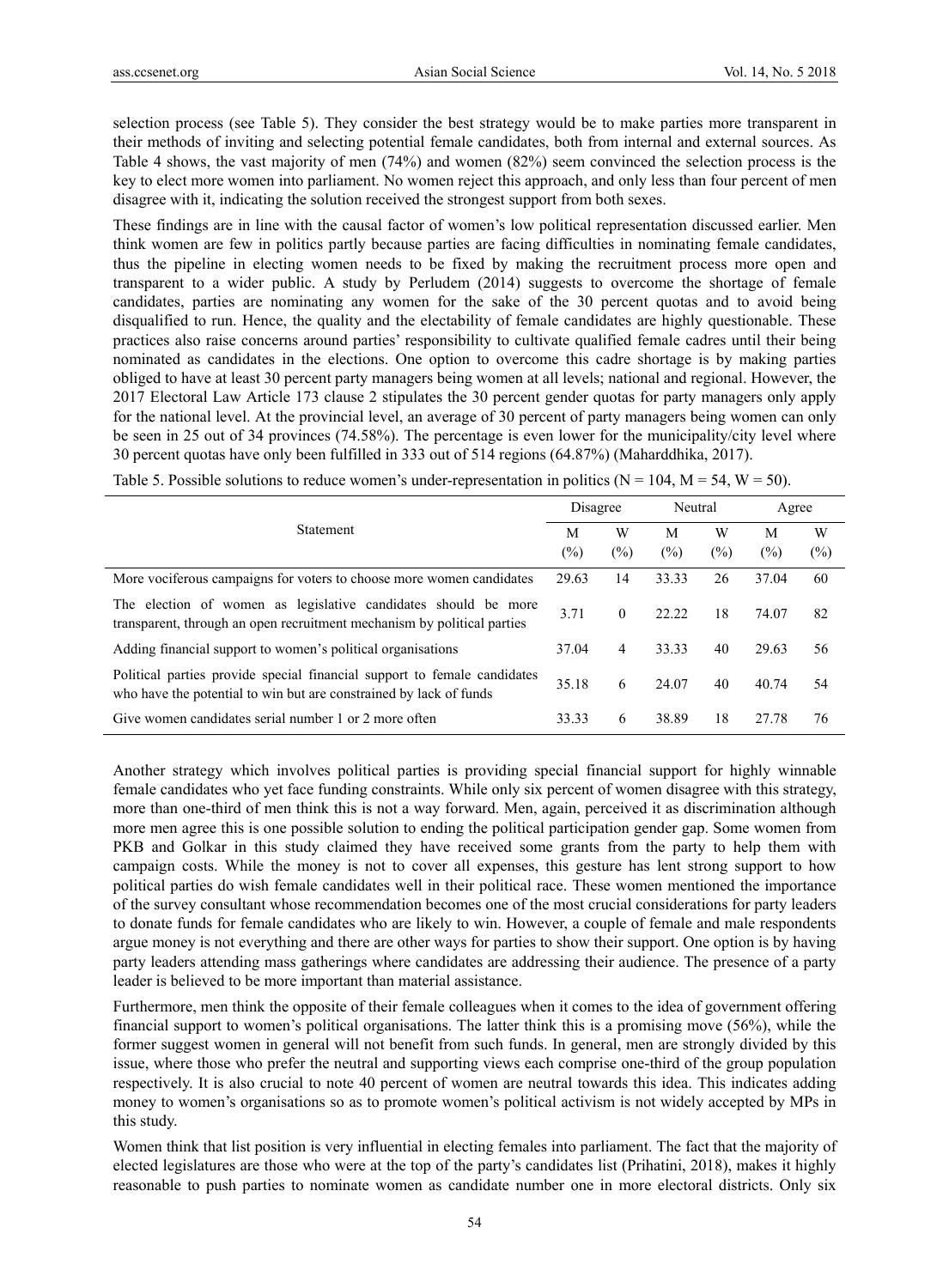percent of women do not consider this path as a promising strategy and 18 percent give a neutral response, showing women are keen about this solution. However, men do not share this position since the majority (39%) choose to prefer a neutral stance and more than one-third show disagreement with the solution. Some men argue that under the current open-list PR systems, anyone can get elected at whichever number on the list (M4, M16).

#### **7. Conclusions**

The current paper has shown that gender quotas in Indonesia are still widely accepted by legislatures, although there is a gender gap of about 11 percent between the two sexes. Women are the biggest supporters of quotas as they think quotas are useful in improving the quality of Indonesian democracy and the implementation is not reinforcing the difference between men and women. Women also believe quotas had helped their electability over the years, although men, conversely, are not as convinced. Men are heavily divided in this regard, as 20 percent of them think quotas have no impact at all on women's chance in winning an elected office. They suggest there are various obstacles in nominating women into parliament and quotas alone cannot solve these issues.

Both men and women are convinced that gender quotas have a strong legitimacy which is rooted deeply in the principle of equality as set forth in the 1945 Constitution. These findings suggest after being adopted more than a decade ago, gender quotas remain the preferable approach to overcoming women's low parliamentary representation, at least in the Indonesian case. However, the efficiency of this affirmative action is affected by several other factors, including political parties, cultural barriers and women's internal preferences.

Men and women differ significantly in their perception of parties' genuine interest in fulfilling quotas. Women consider quotas are only being fulfilled as a prerequisite for a party to run; that parties are not genuine in promoting women into parliament. This can be partly explained by observing how few women are being nominated as candidate number one in the candidates list. This explains why 76 percent of women think parties should put more women as candidate number 1 or 2 to promote an increase in female's share in parliament.

This study also shows the distinction between men and women in explaining the roots of women's under-representation. Men believe the greatest obstacle in increasing women's presence in politics stems from the difficulty of parties to attract qualified women to run for elections. Two factors responsible for this are women prioritising family over a political career and cultural, religious and social constraints that make women less desirable as leaders. Meanwhile, women consider social values and customs that prefer male leaders are hurting women's political nomination the most. Following that is women's lack of political training, insufficient social capital, and insufficient funds to run campaigns. Neither men nor women think the latter need to have more role models who can become their inspiration for pursuing a political career.

This Indonesian case illustrates the importance of observing the dynamics of men and women's perspectives on issues related to gender quotas; the roots of women's under-representation; and strategies to overcome this disparity. It is evident to suggest both sexes agree parties need to be more transparent in their recruitment methods and that where possible they should provide financial assistance for women with substantial opportunity to win.

Future studies might benefit from these findings by expanding the research questions on how gender quotas can be implemented, not only as the rule of the game but also as part of the solution. One of the possible examinations would be whether Indonesia should have quotas that require all parties to have 30 percent of their officials being women at all levels. In this way, quotas would no longer be perceived as a requirement for parties to compete, where parties are sporadically filling the quotas without paying attention to the quality of women being nominated, and the question of how to improve parties' performance in nurturing female cadres would become more relevant.

#### **Acknowledgement**

I would like to thank the University of Western Australia (UWA) and Endeavour Postgraduate Scholarship for the support, Graham Brown, Samina Yasmeen, and two anonymous reviewers for their comments on an earlier draft. Any errors that remain are my sole responsibility.

#### **References**

- Agust, R. L., Setyawan, K., & Ramadhan, S. H. (2014). *Book of Data and Infographic General Election of DPR RI & DPD RI 2014.* Retrieved from http://www.kpu.go.id/koleksigambar/Buku\_Pemilu\_2014\_Dalam\_ Angka\_ACC\_Upload.pdf
- Anung, P. (2013). *Costly Democracy, Fading Ideology: Portrait of Political Communication Legislator-Constituent.* Jakarta: Kompas.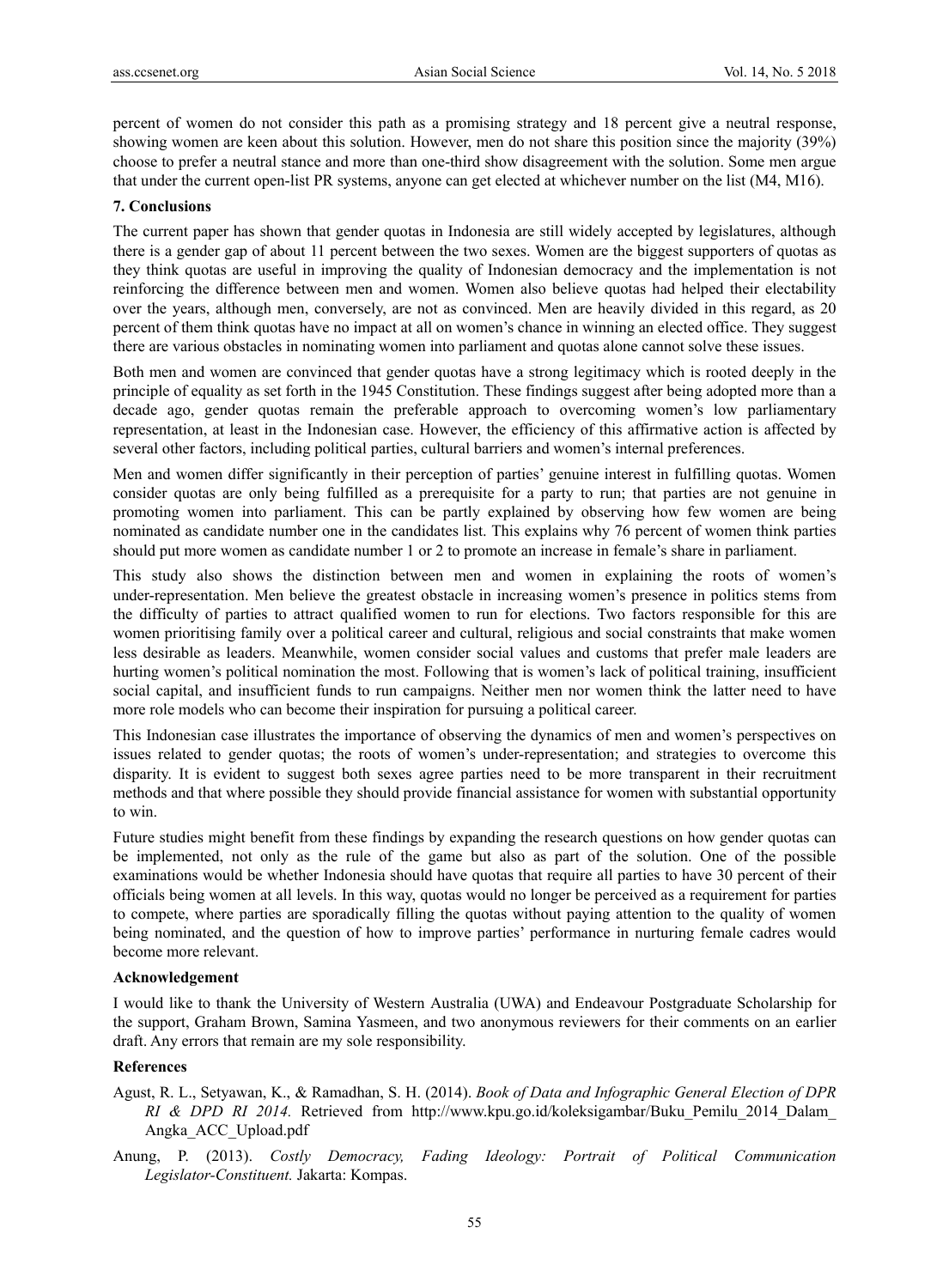- Bessell, S. (2010). Increasing the Proportion of Women in the National Parliament: Opportunities, Barriers and Challenges. In *Problems of Democratisation in Indonesia: Elections, Institutions and Society*. Retrieved from https://books.google.com/books?hl=en&lr=&id=KYXE-KJYqzQC&oi=fnd&pg=PA219&dq=Increasi ng+Proportion+Women+National+Parliament+Opportunities+Barriers+Challenges+Bessell&ots=P5Qo7N\_ 7LC&sig=L3lJmoNIppEIkxwoBqrPeH-vLBk
- Budiatri, A. P. (2012). The Role of Political Parties in Enhancing Women's Representation In the House of Representatives of the Republic of Indonesia and the Regional House of Representatives (DPR RI and DPRD). *Widyariset*, *15*(1), 19-28. Retrieved from http://widyariset.pusbindiklat.lipi.go.id/index.php/ widyariset/article/viewFile/15/9
- Bush, S. S. (2011). International Politics and the Spread of Quotas for Women in Legislatures. *International Organization*, *65*(1), 103-137. https://doi.org/10.1017/S0020818310000287
- Caul, M. (1999). Women's Representation in Parliament: The Role of Political Parties. *Party Politics*, *5*(1), 79-98. https://doi.org/10.1177/1354068899005001005
- Chen, L.-J. (2010). Do Gender Quotas Influence Women's Representation and Policies? *The European Journal of Comparative Economics; Castellanza*, *7*(1), 13-60.
- Dahlerup, D. (2008). Gender Quotas Controversial But Trendy: On Expanding the Research Agenda. *International Feminist Journal of Politics*, *10*(3), 322 –328. https://doi.org/10.1080/14616740802185643
- Dahlerup, D., & Freidenvall, L. (2005). Quotas as a "fast track" to equal representation for women: Why Scandinavia is no longer the model. *International Feminist Journal of Politics*, *7*(1). https://doi.org/10.1080/1461674042000324673
- Davies, S. G. (2005). Women in politics in Indonesia in the decade post-Beijing. *International Social Science Journal*, *57*(184), 231–242. https://doi.org/10.1111/j.1468-2451.2005.00547.x
- DPR-RI. (2018). *Commissions.* Retrieved February 1, 2018, from http://www.dpr.go.id/en/akd/komisi
- Eddyono, S. W., Fanani, E., Sabaniah, D. A., Maurice, Y., Ghazali, H., Warlif, J., … Ciciek, F. (2016). *When and Why the State Responds to Women's Demands: Understanding Gender Equality Policy Change in Indonesia*. UNRISD. Retrieved from http://www.unrisd.org/indonesiareport-chapter3
- Fionna, U. (2013). Recruitment Approaches. In *The Institutionalisation of Political Parties in Post-authoritarian Indonesia: From the Grass-roots Up* (pp. 117-137). Amsterdam University Press.
- Formappi. (2014, June 5). Anatomy of DPR RI Elected Candidates in the 2014 Elections. Retrieved May 19, 2017, from http://parlemenindonesia.org/wp-content/uploads/2014/07/ANATOMI-CALEG-TERPILIH-PE MILU-2014\_FORMAPPI.pdf
- Franceschet, S., Krook, M. L., & Piscopo, J. M. (2012). *The Impact of Gender Quotas*. Oxford University Press.
- Hatherell, M. (2015, April 21). *Engaging young Indonesians in politics and the case of WikiDPR Inside Indonesia.* Retrieved February 1, 2018, from http://www.insideindonesia.org/engaging-young-indonesiansin-politics-and-the-case-of-wikidpr
- Hillman, B. (2017a). Increasing Women's Parliamentary Representation in Asia and the Pacific: The Indonesian Experience. *Asia & the Pacific Policy Studies*, *4*(1), 38-49. https://doi.org/10.1002/app5.160
- Hillman, B. (2017b). The Limits of Gender Quotas: Women's Parliamentary Representation in Indonesia. *Journal of Contemporary Asia*, 1-17. https://doi.org/10.1080/00472336.2017.1368092
- International IDEA. (2018). *Gender Quotas Database.* Retrieved February 4, 2018, from https://www.idea.int/data-tools/data/gender-quotas/country-overview
- KPU. (2014). *Determining Acquisition of Political Party Seats and Determining Elected Candidates of Members of the House of Representatives in the 2014 General Elections (No. 416).* Retrieved from http://www.kpu.go.id/koleksigambar/SK\_KPU\_416\_Penetapan\_Kursi\_Calon\_Terpilih\_1452014.pdf
- Krook, M. L. (2009). *Quotas for Women in Politics: Gender and Candidate Selection Reform Worldwide*. Oxford University Press. https://doi.org/10.1093/acprof:oso/9780195375671.001.0001
- Maharddhika. (2017, November 22). *The Difficulties in Affirming Women in the Internal Party.* Retrieved February 2, 2018, from http://rumahpemilu.org/sulitnya-mengafirmasi-perempuan-di-internal-partai/
- Meier, P. (2004). The Mutual Contagion Effect of Legal and Party Quotas: A Belgian Perspective. *Party Politics*, *10*(5), 583-600. https://doi.org/10.1177/1354068804045389.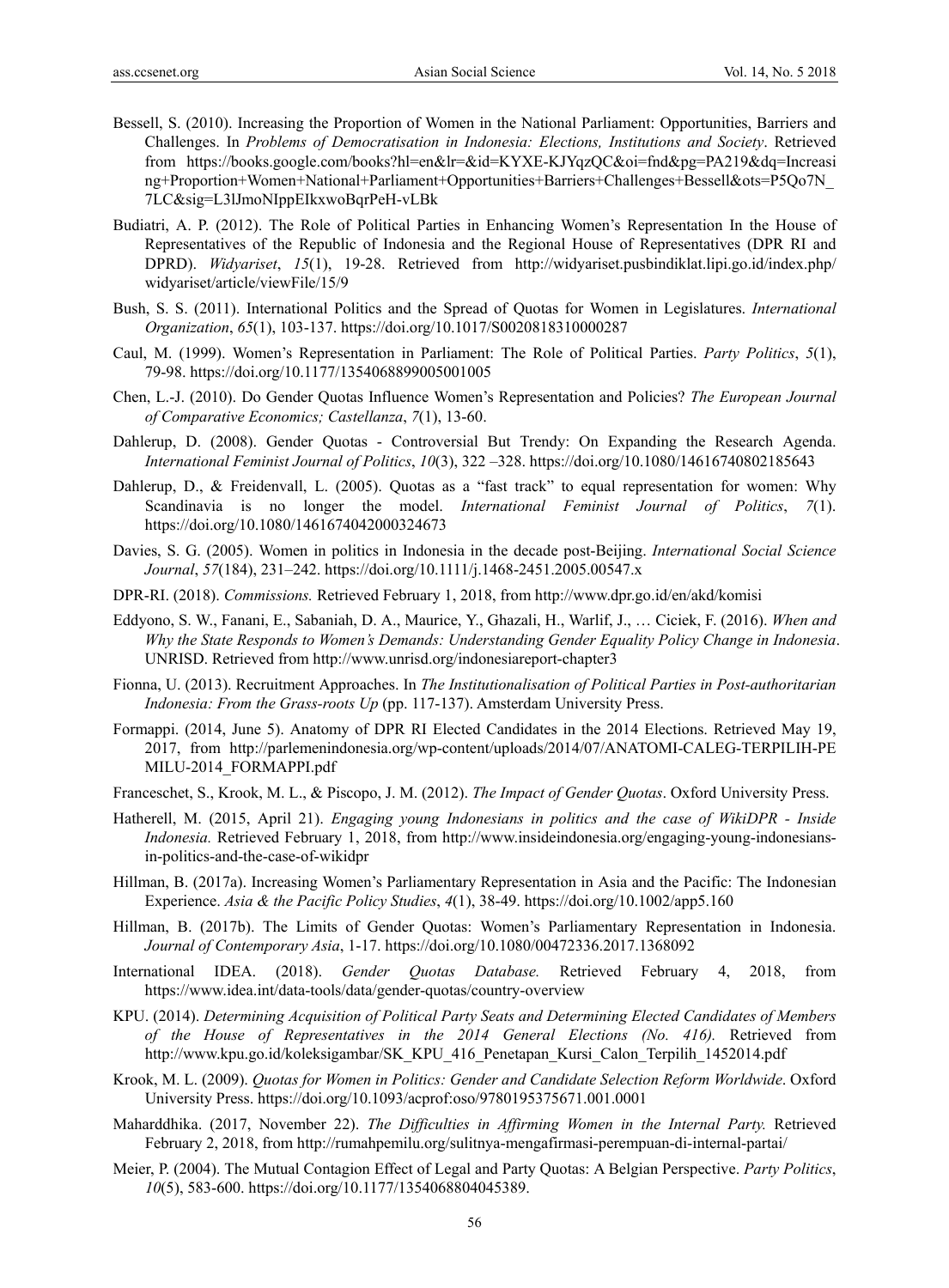- Meier, P. (2008). A Gender Gap Not Closed by Quotas. *International Feminist Journal of Politics*, *10*(3), 329-347. https://doi.org/10.1080/14616740802185650
- Millard, F. (2014). Not much happened: The impact of gender quotas in Poland. *Communist and Post-Communist Studies*, *47*(1), 1–11. https://doi.org/10.1016/j.postcomstud.2014.01.004
- Noor, F. (2014). Electoral Reforms and Women's Representation in Indonesia: Successes, Challenges and the Way Forward. In R. Cordenillo (Ed.), *Improving Electoral Practices: Case Studies and Practical Approaches* (pp. 163-179). IDEA. Retrieved from http://download.idea.int/publications/improvingelectoral-practices/upload/iep\_chapter\_6.pdf
- Norris, P. (2004). Women's Representation. In *Electoral Engineering: Voting Rules and Political Behavior* (pp. 179-208). Cambridge University Press.
- Norris, P., & Lovenduski, J. (1995). *Political Recruitment: Gender, Race and Class in the British Parliament*. Cambridge University Press. Retrieved from https://market.android.com/details?id=book-GlAbudeTSwQC
- Prihatini, E. S. (2018, January 25). How can Indonesia increase the number of women legislators? *The Conversation*. Retrieved from http://theconversation.com/how-can-indonesia-increase-the-number-ofwomen-legislators-90446
- Puskapol FISIP UI. (2014). *Vote Acquisition Analysis in 2014 Elections: Political Oligarch Behind the Election of Women Candidates*. Puskapol Fisip UI. Retrieved from http://www.puskapol.ui.ac.id/wp-content/ uploads/2014/05/PERNYATAAN-PRESS-12-Mei-2014\_FINAL.pdf
- Rosen, J. (2017). Gender quotas for women in national politics: A comparative analysis across development thresholds. *Social Science Research*, *66*, 82-101. https://doi.org/10.1016/j.ssresearch.2017.01.008
- Shair-Rosenfield, S. (2012). The alternative incumbency effect: Electing women legislators in Indonesia. *Electoral Studies*, *31*(3), 576-587. https://doi.org/10.1016/j.electstud.2012.05.002
- Sharma, R., Serpe, L., & Suryandari, A. (2011, January 27). *Indonesia Electoral Survey 2010.* Retrieved December 26, 2017, from http://www.ifes.org/sites/default/files/20110119 indonesia electoral survey 2. pdf
- Siregar, W. Z. B. (2005). Parliamentary Representation of Women in Indonesia: the Struggle for a Quota. *Asian Journal of Women's Studies*, *11*(3), 36.
- Soetjipto, A. W. (2005). *Politik Perempuan bukan Gerhana [Women Politicians Are Not Eclipsed]*. Jakarta: Kompas.
- Soetjipto, A. W., & Adelina, S. (2012). *Political parties and gender strategies are halfhearted: lessons from the experience of the three winning parties of the 2009 Elections*. Parentesis Publisher.
- Tan, N. (2016). Why Are Gender Reforms Adopted in Singapore? Party Pragmatism and Electoral Incentives. *Pacific Affairs*, *89*(2), 369-393. https://doi.org/10.5509/2016892369.
- The Inter-Parliamentary Union. (2017, January 1). *Women in Parliaments: World and Regional Averages.* Retrieved June 5, 2017, from http://www.ipu.org/wmn-e/world.htm
- Tripp, A. M., & Kang, A. (2008). The Global Impact of Quotas: On the Fast Track to Increased Female Legislative Representation. *Comparative Political Studies*, *41*(3), 338–361. https://doi.org/10.1177/0010414006297342
- UN Division for the Advancement of Women. (2005). *Expert Group Meeting.* Retrieved February 4, 2018, from http://www.un.org/womenwatch/daw/egm/eql-men/
- Verge, T., & Fuente, M. de la. (2014). Playing with different cards: Party politics, gender quotas and women's empowerment. *International Political Science Review*, *35*(1), 67–79.
- Wardani, S. B. E. (2013). *Portrait of Women's Elections in the Legislative Election 2009*. Depok: Puskapol FISIP UI.
- Wulandari, L., & Agustyati, K. (2014). The Appointment of Women for Candidate List: Recruitment of Candidates for Regency/City DPRD Members to Meet 30% Quota of Women in 2014 Elections. Perludem. Retrieved from http://perludem.org/2014/07/04/pencomotan-perempuan-untuk-daftar-calon/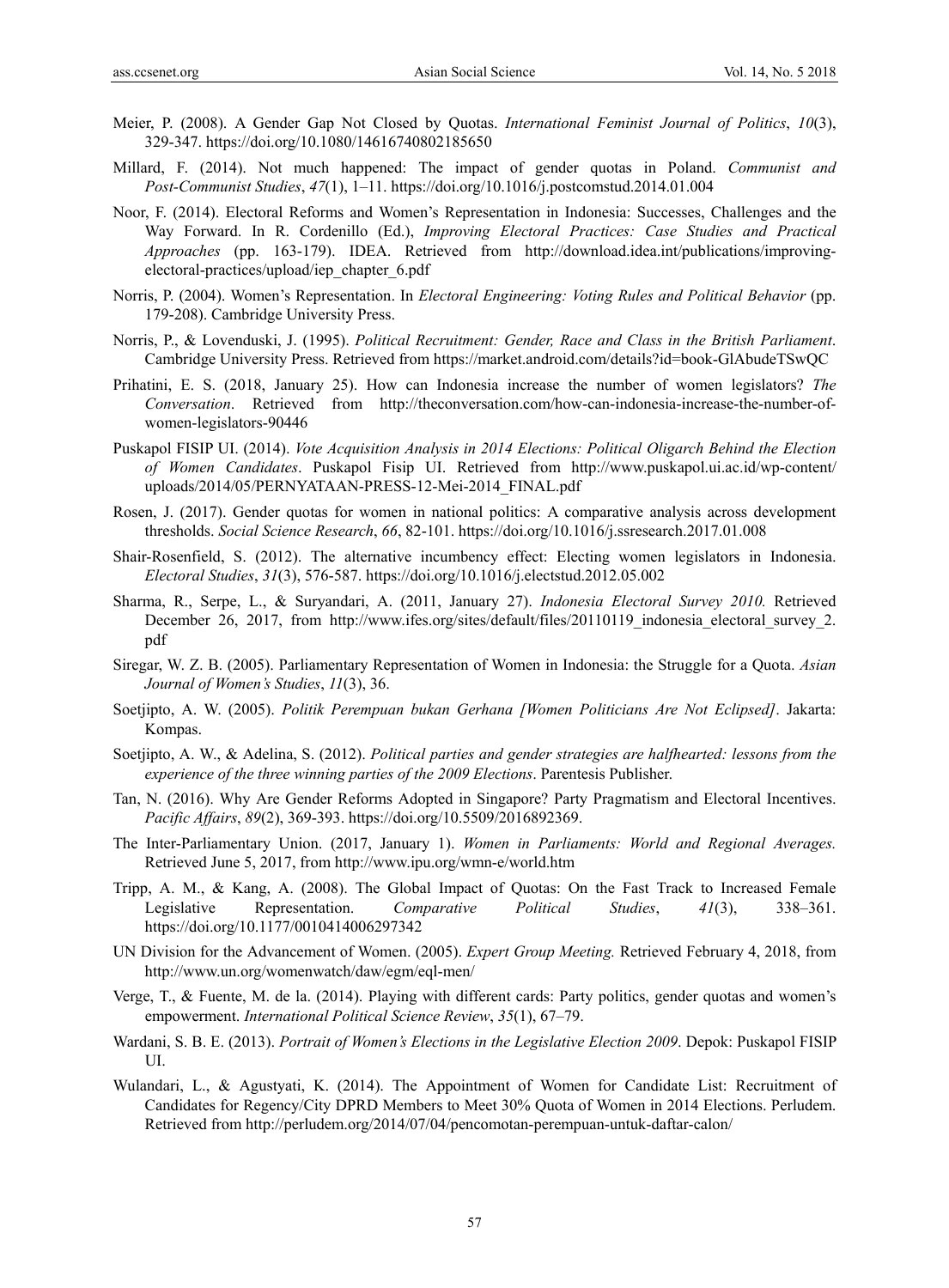### **Appendix**

#### **English translation of the survey forms by author**

- 1. Name
- 2. Gender
- 3. Date of birth
- 4. Political party
- 5. Electoral district
- 6. Commission
- 7. Structural position in the party
- 8. Contact (mobile and email)
- 9. What do you think of the candidate gender quota policies applied in Indonesian legislative elections? Please elaborate.
- 10. Give your opinion on the following statements regarding the provision of gender quotas in Indonesian legislative elections:

| <b>Statement</b>                                                                                                                                | Disagree Neutral Agree |  |
|-------------------------------------------------------------------------------------------------------------------------------------------------|------------------------|--|
| Quotas are no longer needed to be applied because it will only reinforce the<br>difference between men and women                                |                        |  |
| Quotas have a strong legitimacy in accordance with the principle of equality<br>provided for in the 1945 Constitution                           |                        |  |
| Women candidates are increasingly taken seriously in the elections after the<br>quotas are implemented, making women more likely to win         |                        |  |
| Quotas are the tools to improve the quality of Indonesian democracy                                                                             |                        |  |
| Political parties nominate female candidates merely to be eligible to compete in<br>the elections                                               |                        |  |
|                                                                                                                                                 |                        |  |
| 11. Women continue to be under-represented in Indonesian politics. Please elaborate on the possible causes using<br>your personal observations. |                        |  |

12. Give your opinion on the reasons why women have not done much in politics:

| <b>Statement</b>                                 | Disagree Neutral Agree |  |
|--------------------------------------------------|------------------------|--|
| Women prioritise families, not political careers |                        |  |

Women are poorly trained on the political world and minimal social capital, financial capital for campaigning

Women see the world of politics as a world of men and masculine, "dirty world" full of corruption

Women are hampered by various obstacles in culture, religion, and customs that prefer men as leaders

Political parties find it difficult to get female candidates that have the potential to win in legislative elections

Insufficient role models or examples of female politicians who become inspiration

13. What strategies do you think to be effective in increasing women's representation in the House of Representatives/DPR?

14. Give your opinion: would you agree on this strategy to increase the number of women's share in the DPR?